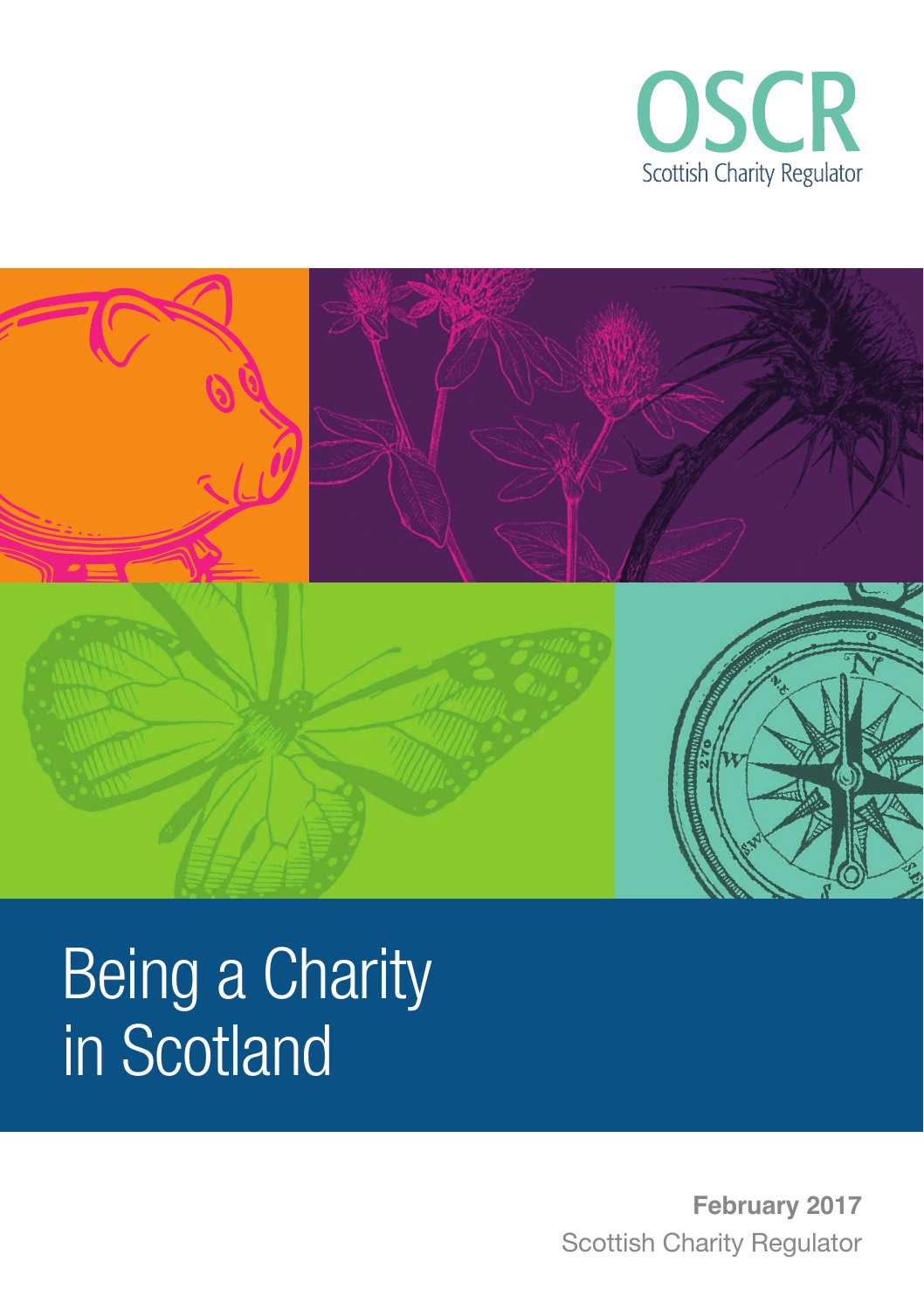## Being a Charity in Scotland



Scotland has around 24,000 charities of different sizes and wide-ranging purposes, including community groups, religious charities, schools, universities and care providers. Many people give their money and time generously to help charities, which play a valuable role in enhancing life in our communities and beyond.

## What this Guide covers

This Guide covers the two main areas of the Charities and Trustee Investment (Scotland) Act 2005 (the 2005 Act):



### The charity test

To be a charity in Scotland you must meet the charity test. This applies equally to existing charities and organisations that want to be charities.



### Charity trustee duties

Charity trustees are the people who have general control and management of a charity. Charity trustee duties are at the centre of running a charity. The duties are set out in law and charity trustees must follow them. If the duties are not followed OSCR may take action.

This Guide sets out the key points charities need to know about the 2005 Act. It is not a detailed guide to all the requirements of charity law. Throughout the Guide there are links to specific quidance on our website and details of other organisations that can give help and advice to charities.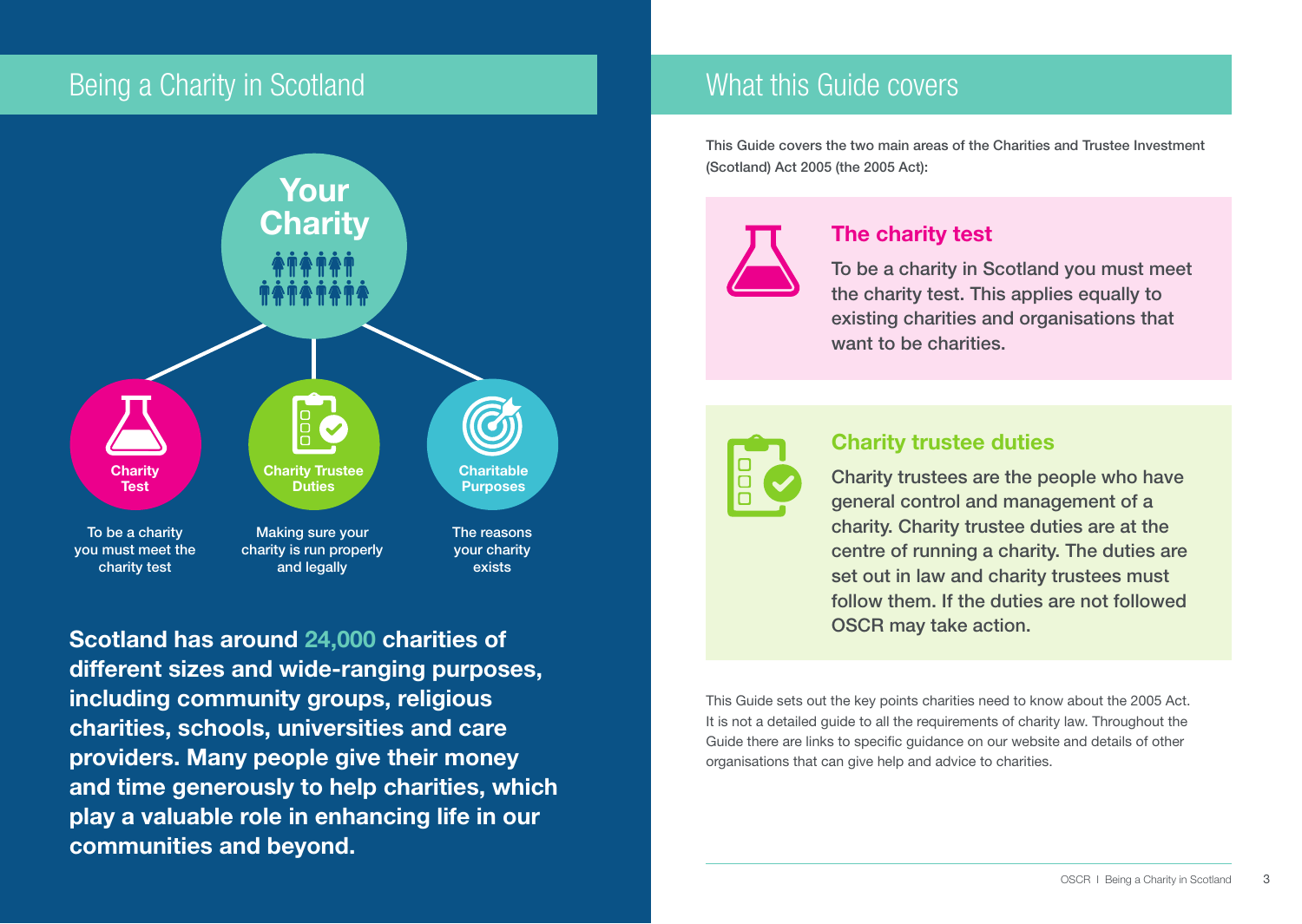## Who is this Guide for? The charity test

#### This Guide is for:

- charity trustees of existing charities or people working in charities, especially smaller ones
- people who want to set up a charity
- professionals who advise charities and organisations that want to become charities.

## Sources of help and advice

OSCR publishes general guidance for charities, but we can't provide specific advice on the full range of things which can happen in or affect your charity.

These organisations can help with some or all of the areas set out in the Guide and more:

- Local Third Sector Interfaces offer a range of support to voluntary organisations.
- The Scottish Council for Voluntary Organisations (SCVO).
- You may need to consult a professional advisor. The Law Society of Scotland and the Institute of Chartered Accountants in Scotland may be able to help you to identify a professional firm with expertise in charity law or accounting.
- If your charity is part of an umbrella organisation, such as Early Years Scotland or the Development Trusts Association Scotland, the umbrella organisation or parent charity may be able to give you support.



To be a charity in Scotland you must meet the charity test. If you don't meet the charity test you cannot have charitable status or call yourself a Scottish Charity.

### What does it mean to have charitable status?

Having charitable status in Scotland tells the public, your supporters, funding organisations and people who benefit from your charity, that:

- your charity meets the charity test
- it is regulated by the Scottish Charity Regulator (OSCR)
- its charity trustees (the people who control and manage it) must meet certain duties and provide certain information to OSCR and to the public.

### What is the charity test?

A charity must:

- have only charitable purposes, and
- provide **public benefit** in Scotland or elsewhere.



#### You cannot meet the charity test if:

- 1. Your governing document allows the charity's assets to be used for a noncharitable purpose. This applies during the lifetime of the charity and when it is being wound up (closed down).
- 2. Your governing document expressly permits government Ministers to control the charity's activities. This applies to both Scottish and UK Ministers.
- 3. You are set up to be a political party or advance a political party. This doesn't stop a charity campaigning or lobbying to advance its charitable purposes.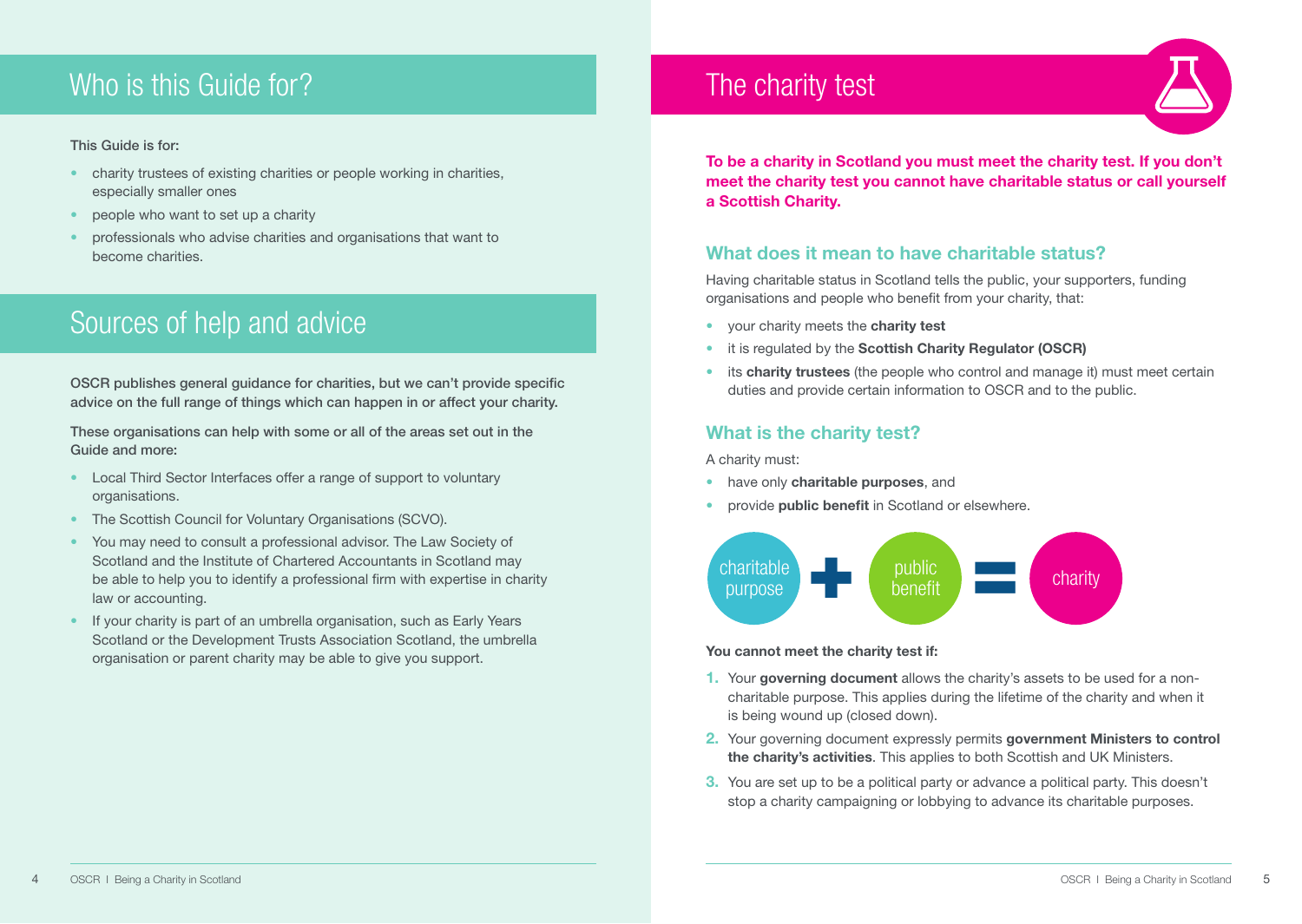### What is a governing document?

A charity's governing document is the written statement that sets out its purpose, structure and describes how it will operate.

The charity trustees must make sure that the charity follows its governing document, which usually contains key information about:

- what the charity exists to do (its charitable purposes)
- what powers it has to achieve its charitable purposes
- who the charity trustees are, how many charity trustees there should be and how they are appointed and removed
- whether the charity has any members and if so who can be a member
- rules about charity trustees' and members' (if any) meetings, how they are arranged and conducted and how decisions are made and recorded
- how to change the governing document
- how to close the charity down.

The name given to the governing document will depend on your charity's legal form. The most common legal forms for charities are:

| <b>Legal form</b>                                       | <b>Type of governing document</b>         |
|---------------------------------------------------------|-------------------------------------------|
| Company                                                 | Memorandum and articles<br>of association |
| Unincorporated association                              | Constitution                              |
| Trust                                                   | Trust deed                                |
| Scottish Charitable Incorporated<br>Organisation (SCIO) | <b>SCIO Constitution</b>                  |
| <b>Community Benefit Society</b>                        | <b>Rules</b>                              |

### Charitable purposes

Charitable purposes are the first requirement of the charity test. Your charity's purposes will be set out in your governing document. They say what the aims of your charity are and what it has been set up to achieve. They might be called objects, aims or purposes.

Your charity's purposes don't need to be exactly the same as the charitable purposes in the 2005 Act, but it should be easy to see how they relate to them. Detailed quidance about each purpose can be found in our Meeting the Charity Test: Guidance.

If you want to change your charitable purposes you need to ask OSCR for permission first. Detailed guidance on this can be found on our Making changes webpage.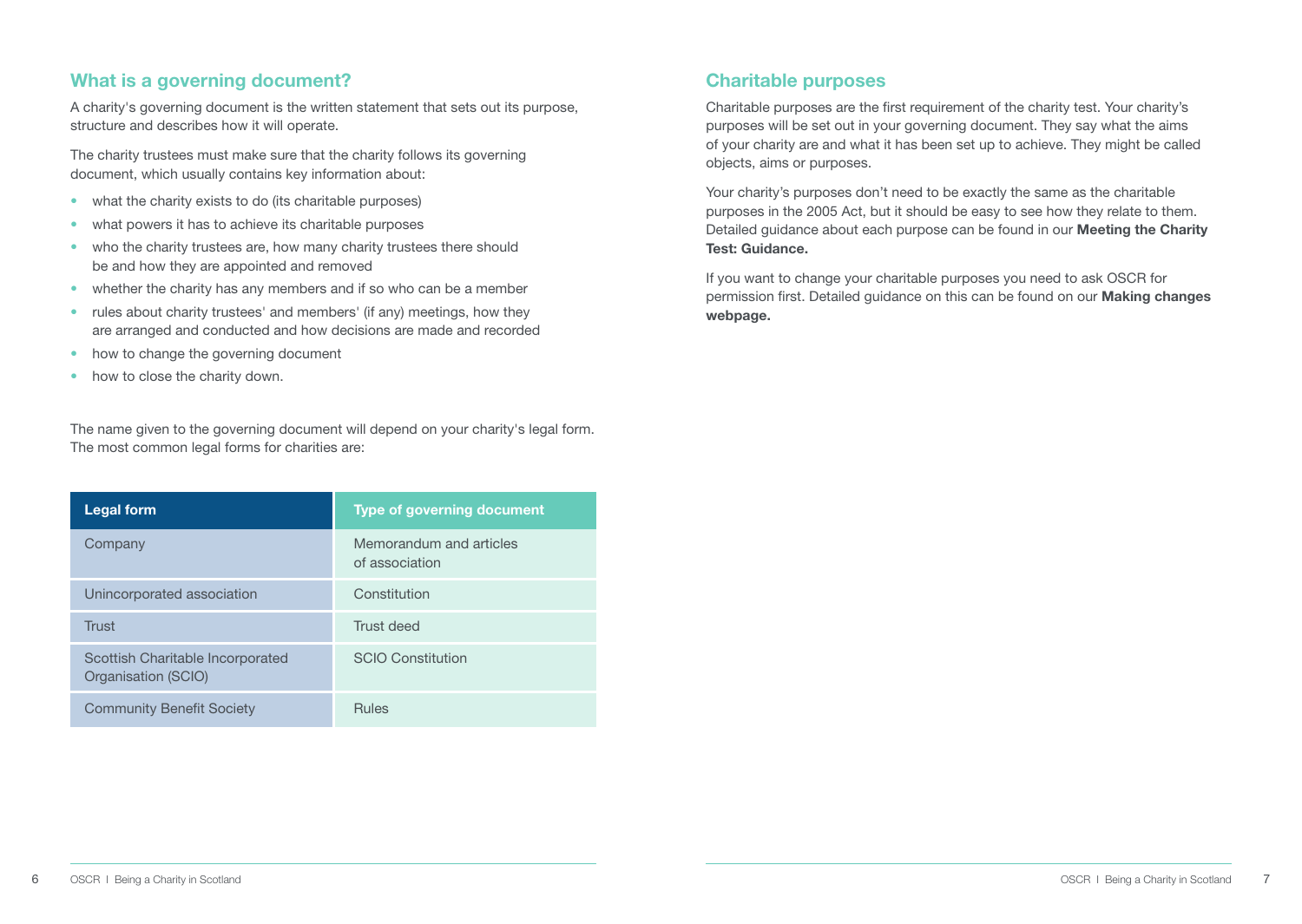## Charitable Purposes



### **Public benefit**

Public benefit is the second requirement of the charity test and key to being a charity. Charities can provide public benefit in many different ways.

Put simply, public benefit is the way your charity makes a positive difference through the activities it does to advance its charitable purposes.

Our Guidance on the individual **charitable purposes** has more information on what activities may provide public benefit when advancing each charitable purpose.

All charities must describe the work that they do, and their achievements, in a Trustees Annual Report. This is one part of the annual report and accounts that every charity must prepare and file with OSCR. This information allows the public to see how your charity makes a positive difference and how you provide public **benefit** 

It is important to explain how you provide public benefit and to review your charity's purposes, activities and achievements annually.

### Other factors that can affect whether you provide public **benefit**

• Private benefit

This is when someone benefits from your charity's activities as a private individual, rather than as a member of the public. If this happens we need to decide how this private benefit compares to any public benefit your charity provides.

Too much private benefit can mean your charity fails the charity test. We need to look at the amount of the private benefit and decide if it is incidental to how your charity provides public benefit:

incidental means that the private benefit is a necessary result or by-product of your charity's activities.

## For example:

Your charity has paid staff, because without them your charity could not function. This is private benefit to the individuals being paid salaries, but it is necessary for your charity to be able to advance its charitable purposes and provide public benefit.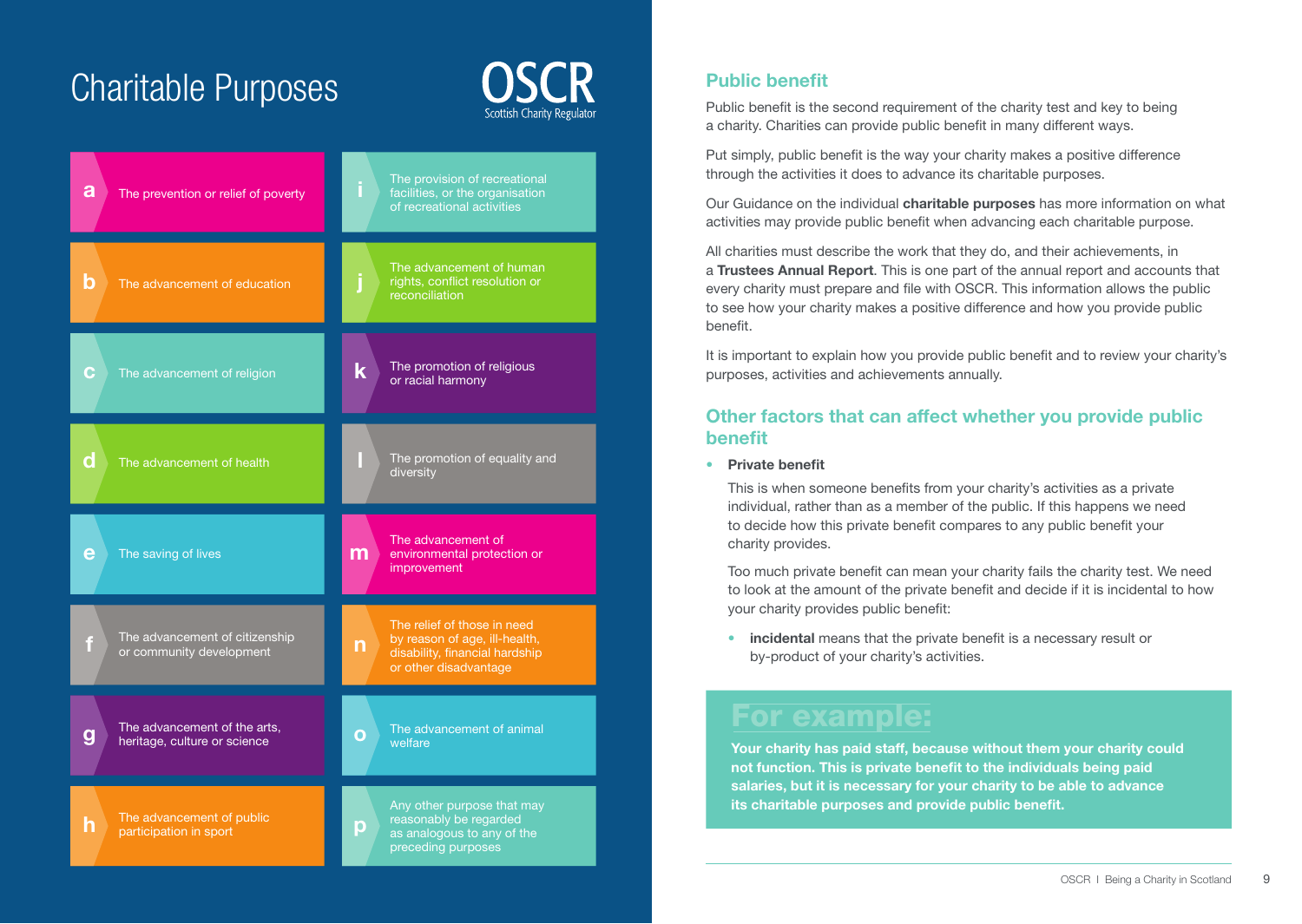#### **Disbenefit**

Disbenefit is the opposite of benefit and we take it to mean the same as detriment or harm to the public. If there is disbenefit that outweighs any public benefit, your charity may fail the charity test.

#### • Undue restriction

Many charities have to limit the number of people who can benefit from their activities. Restricting public benefit is fine as long as you can show that the restrictions are reasonable, lawful and justified. In other words, they are not undue restrictions.

## For example:

Your charity might need to charge for some or all of its activities. You should be able to show that the charges are reasonable for the activity and, where possible, help is given to those who can't afford the charges.

## Charity trustee duties

This part of the Guide tells charity trustees what the law says they must do or must not do. The charity trustee duties under the 2005 Act set out a broad framework that all charity trustees must work within. There is more detailed guidance called Guidance and good practice for Charity Trustees available on our website.

A duty is something that you must do. All of the charity's trustees must work together to make sure that these duties are met.

#### What are a charity trustee's duties?

As a charity trustee, you are trusted to look after the charity's **assets** and you are responsible for making sure that the charity fulfils its charitable purpose(s).

There are general duties that help charities to be run properly and specific duties that are legal requirements all charities must meet.

There are also some broad principles that you should always take into account when running a charity:

### Collective responsibility

All the charity trustees are collectively responsible for the charity. No one individual charity trustee should have more power or control over the charity than the others. Charity trustees are not only responsible for their own actions; they are also responsible for the joint actions and decisions taken by the charity trustees.

#### Decision making

Making good decisions is an important part of running any charity. To make good decisions you should:

- have the right information to make decisions
- make decisions in line with rules set out in your governing document
- record the decisions and
- be able to justify your decisions if necessary.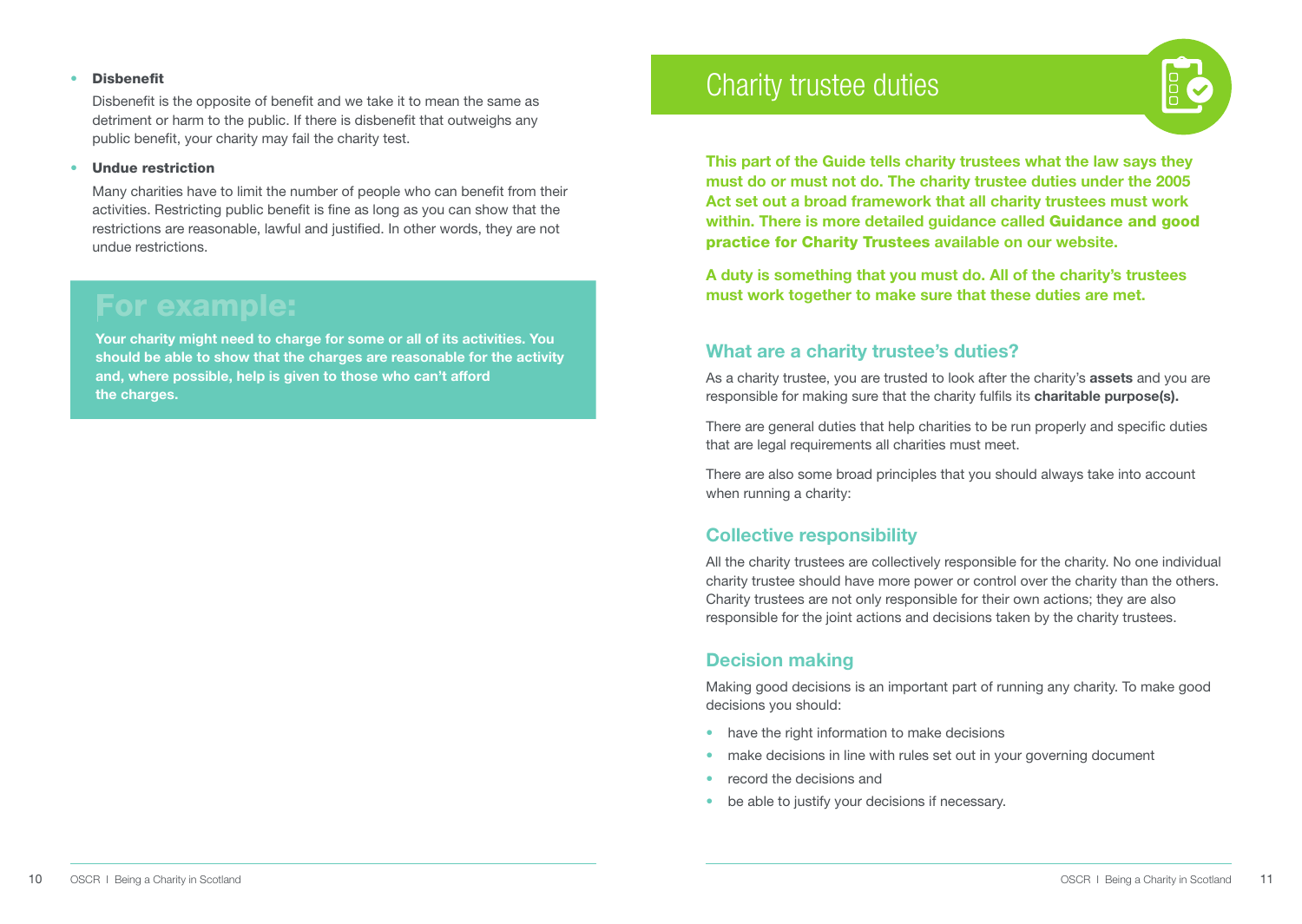Don't be afraid to think again about a decision if it doesn't work out the way the charity trustees planned or if circumstances change. You should get professional advice if you need to.

#### Finance and assets

Make sure you have the right skills, policies and procedures to look after the charity's finances and assets. This includes anything the charity owns like property, investments, money in the bank. It also includes any money the charity may owe to anyone else (liabilities).

Having the right skills includes making sure that all the charity trustees have access to and an understanding of the charity's finances.

### Reputation

A charity's reputation is one of its assets and where that reputation is in question this can have a negative impact on how the public supports the charity and whether funding organisations will give the charity money. It can also impact on how the charity sector is viewed in general.

Charity trustees have individual and collective responsibility for the charity's reputation. It is important that you maintain the respect of your beneficiaries, the public and others, by behaving with honesty and integrity when acting as a charity trustee. If you don't do this you risk bringing your charity and its work into disrepute.

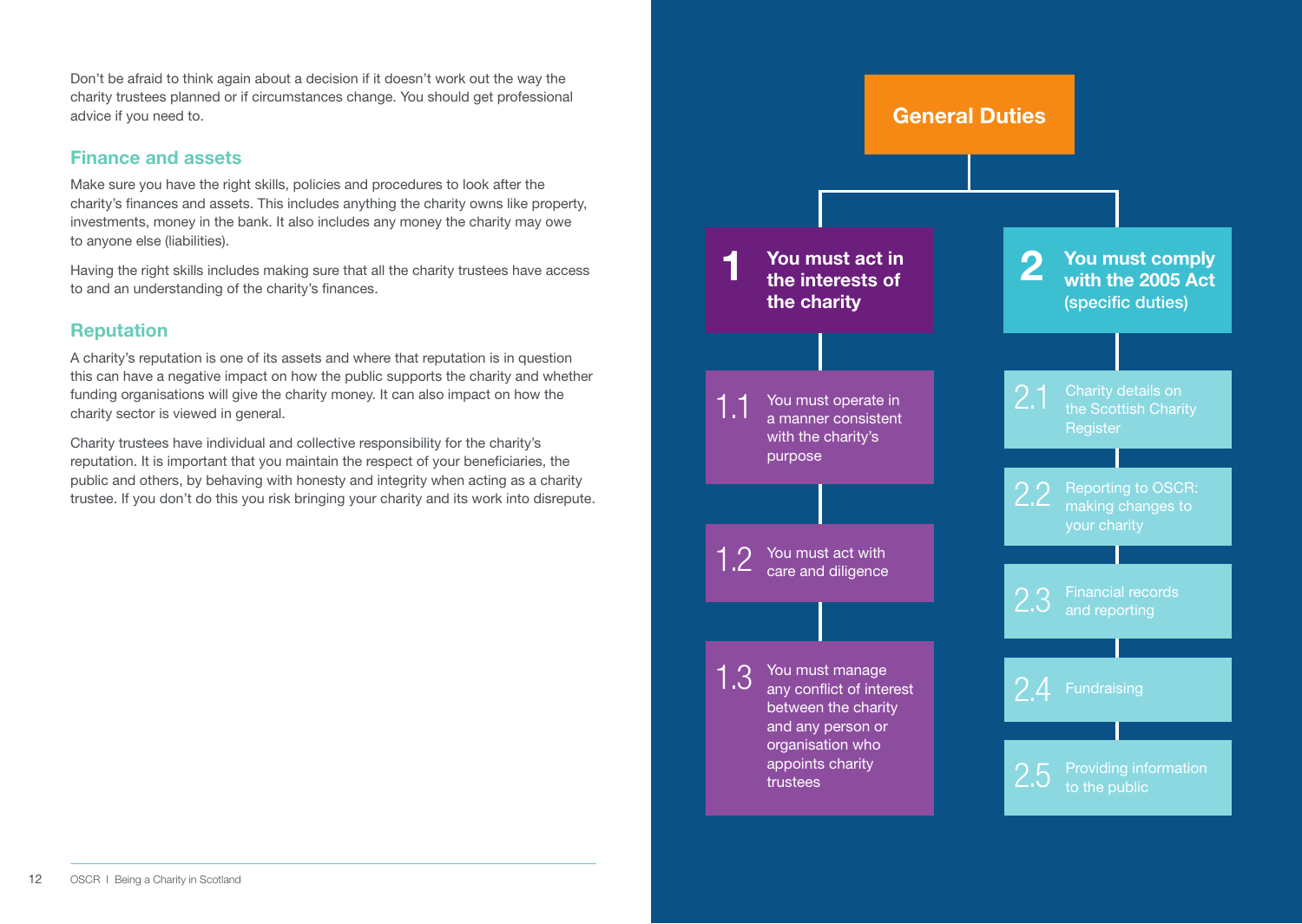#### What the law says:

## You must act in the interests of the charity

#### What this means:

- You must do what is best for your charity and beneficiaries, not what is best for you, your friends, family or business interests.
- You must put the needs of your charity before the needs of any other organisation or company that you are involved with.

#### How you can achieve this:

- Your charity has a list of where charity trustees work and any other organisations they are involved with. This list is kept up to date and will help to identify any potential conflicts of interest.
- Your charity has a "code of conduct" that says what charity trustees should do if there is a conflict of interest. A conflict of interest is when a charity trustee might not be able to do what is best for the charity because he or she has a duty to another organisation or person.
- Your charity has a policy that says what will happen if a charity trustee does not act in the interests of the charity.
- Your charity has a policy that makes it clear when it is ok to pay charity trustees, their family or the organisation they work for. You should read our full guidance first if you intend to do this and check if your governing document allows it. There are specific rules about paying charity trustees and people connected to them. Charity trustees can get expenses, like train fares to get to a charity trustee meeting; this isn't considered a 'payment'.

#### More information:

• Charity Trustee Duties:

[http://www.oscr.org.uk/charities/guidance/guidance-and-good-practice](http://www.oscr.org.uk/charities/guidance/guidance-and-good-practice-for-charity-trustees/charity-trustee-duties)for[-charity-trustees/charity-trustee-duties](http://www.oscr.org.uk/charities/guidance/guidance-and-good-practice-for-charity-trustees/charity-trustee-duties)

- Managing your charity: <http://www.oscr.org.uk/charities/managing-your-charity/trustee-duties>
- Remuneration (Paying charity trustees and connected persons): [http://www.oscr.org.uk/charities/guidance/guidance-and-good-pra](http://www.oscr.org.uk/charities/guidance/guidance-and-good-practice-for-charity-trustees/remuneration-paying-charity-trustees-and-connected-personsWhat)ctice[for-charity-trustees/remuneration-paying-charity-trustees-and-connected](http://www.oscr.org.uk/charities/guidance/guidance-and-good-practice-for-charity-trustees/remuneration-paying-charity-trustees-and-connected-persons)persons

#### [What th](http://www.oscr.org.uk/charities/guidance/guidance-and-good-practice-for-charity-trustees/remuneration-paying-charity-trustees-and-connected-personsWhat)e law says:

## 1.1 You must operate in a manner consistent with the charity's purpose

#### What this means:

- Every charity has a "governing document". This contains the rules that say what the charity does and how it is run.
- You must make sure that the other charity trustees and the people working for the charity follow the rules in the governing document.
- You must make sure that the charity's money and property are only used to do the things that are allowed by the governing document.
- You must make sure that the charity's activities advance its charitable purposes.

#### How you can achieve this:

- Charity trustees get an information pack about the charity when they start, including a copy of the charity's governing document.
- Charity trustees plan what the charity will do and make sure the plan fits in with the charity's governing document.
- Charity trustees regularly review the governing document to make sure it is still up to date and relevant.

#### More information:

• Governing Documents and Meetings:

[http://www.oscr.org.uk/charities/guidance/guidance-and-good-practice](http://www.oscr.org.uk/charities/guidance/guidance-and-good-practice-for-charity-trustees/governing-documents-and-meetings)for-[charity-trustees/governing-documents-and-meetings](http://www.oscr.org.uk/charities/guidance/guidance-and-good-practice-for-charity-trustees/governing-documents-and-meetings)

• Meeting the Charity Test: [http://www.oscr.org.uk/charities/guidance/meeting-the-charity-test](http://www.oscr.org.uk/charities/guidance/meeting-the-charity-test-guidance)guidance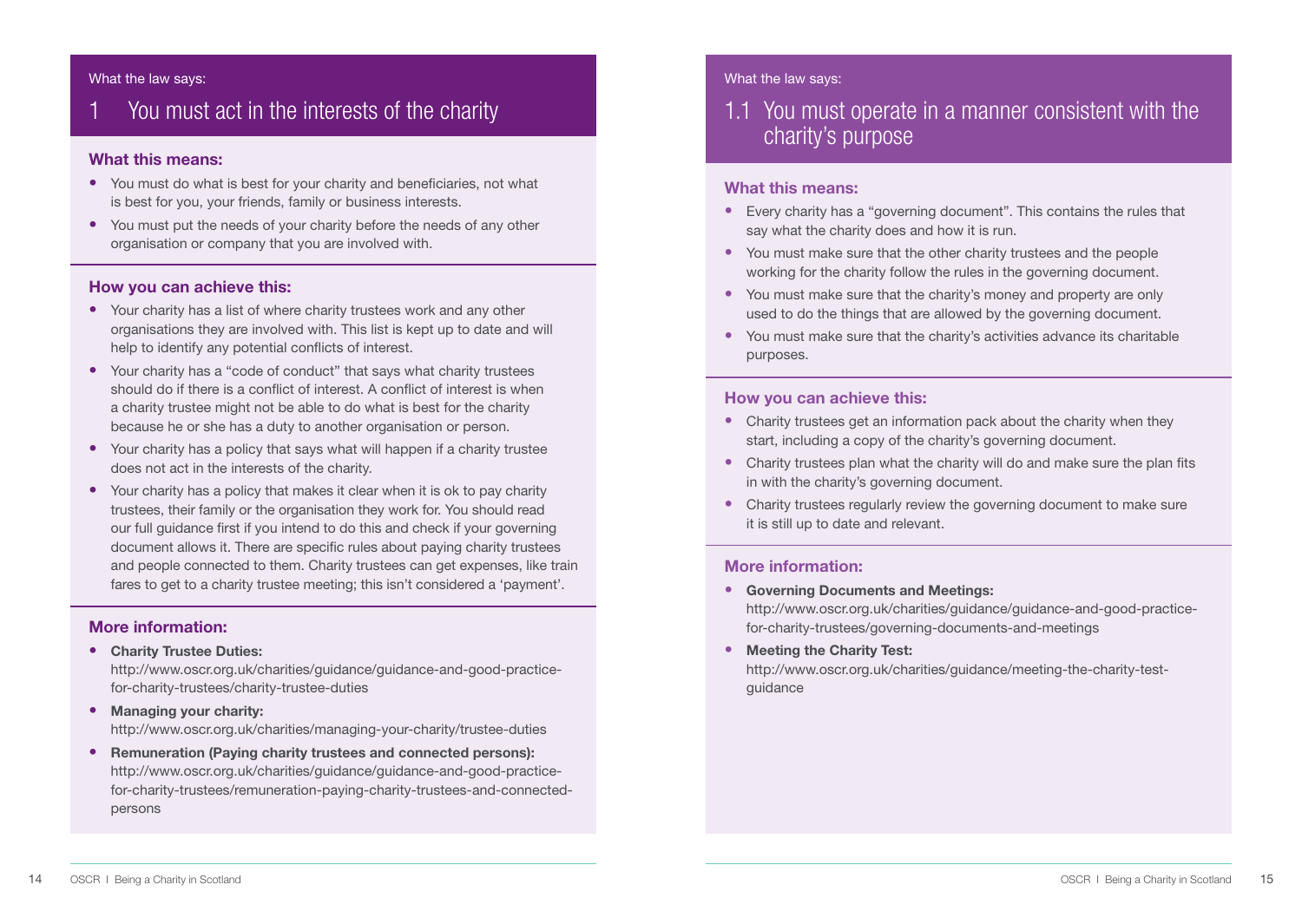## 1.2 You must act with care and diligence

#### What this means:

- You must run the charity carefully and must all work together for the good of the charity.
- You must make sure that the charity complies with any relevant laws, for example health and safety or data protection.
- You must make sure that the charity has enough money to pay staff and other costs.
- You must make sure that any staff the charity has are treated properly and fairly.
- You must make sure that the charity's name, number and logo are not used without permission.

#### How you can achieve this:

- Charity trustees review the charity's plans regularly to make sure that they are up to date.
- Charity trustees work together to protect the charity including its beneficiaries, assets and reputation. This means assessing potential risks to help good decision making.
- Charity trustees must keep accounting records that include the money the charity spends and the money that comes into the charity.
- Charity trustees should report any notifiable events to OSCR.
- Charity trustees agree what will happen if a charity trustee misses too many meetings.
- Every year, charity trustees review:
	- $\vee$  what the charity has done well
	- what it could do better
	- $\blacktriangleright$  the charity's governing document to see if it needs to be changed.
- Charity trustees have access to training if they need it.
- Charity trustees are clear how to make a decision when they don't all agree with each other.
- Charity trustees make sure there are rules in place to deal with any grievances raised by the charity's staff and/or volunteers. For example, an internal complaints procedure.
- Charity trustees make sure that volunteers are treated properly and fairly.
- Charity trustees get legal or financial (money) advice from experts if they need to.
- Charity trustees must comply with all relevant laws and have a good system to make sure they keep up-to-date with any changes to the law. There are lots of organisations that can help you do this. See **Sources** of help and advice for details.

#### More information:

• Charity Trustee Duties:

[http://www.oscr.org.uk/charities/guidance/guidance-and-good-practice](http://www.oscr.org.uk/charities/guidance/guidance-and-good-practice-for-charity-trustees/charity-trustee-duties)for-[charity-trustees/charity-trustee-duties](http://www.oscr.org.uk/charities/guidance/guidance-and-good-practice-for-charity-trustees/charity-trustee-duties)

- Managing your charity: <http://www.oscr.org.uk/charities/managing-your-charity/trustee-duties>
- Reporting Notifiable Events: <http://www.oscr.org.uk/charities/managing-your-charity/notifiable-events>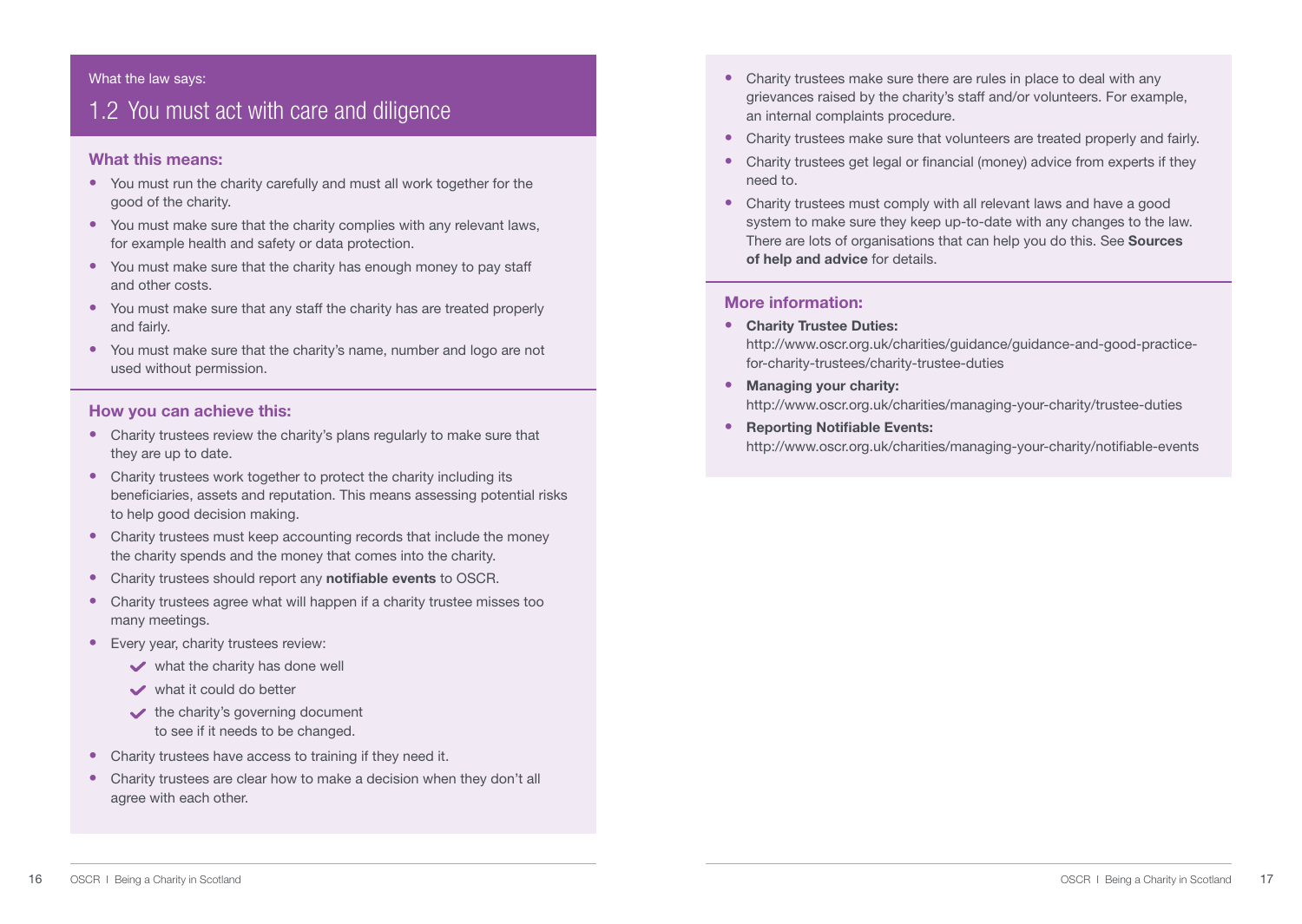#### What the law says:

1.3 You must manage any conflict of interest between the charity and any person or organisation who appoints charity trustees

#### What this means:

A conflict of interest exists when your duty to act in the interests of the charity conflicts with:

> The interest of the person or organisation that appointed you as a charity trustee (an "appointment conflict").

Although not mentioned in the law there is another type of conflict of interest that you should be aware of:

> Conflicts with your own personal or business interests (a "personal conflict").

#### How you can achieve this:

Conflicts of interest can and do come up: it is how you manage them that is important.

- Identify:
	- $\blacktriangleright$  Have conflict of interest as a regular agenda item at the beginning of charity trustee meetings.
	- Declare any potential conflicts of interest as soon as you become aware of them.
- Manage:
	- $\blacktriangleright$  Have a conflict of interest policy.
	- $\blacktriangleright$  Have clear procedures in place that state what should happen if there is a conflict of interest and how the charity trustees will deal with it. For example, the conflicted charity trustee might withdraw from the meeting or part of the meeting.
- Record:
	- Keep a written record of the situation and what the charity did about it.
- Learn:
	- Learn from the experience, make improvements to the charity's policy and procedures and where necessary seek professional advice.

#### More information:

• Conflict of interest:

[http://www.oscr.org.uk/charities/guidance/guidance-and-good-practice](http://www.oscr.org.uk/charities/guidance/guidance-and-good-practice-for-charity-trustees/conflict-of-interest)for-[charity-trustees/conflict-of-interest](http://www.oscr.org.uk/charities/guidance/guidance-and-good-practice-for-charity-trustees/conflict-of-interest)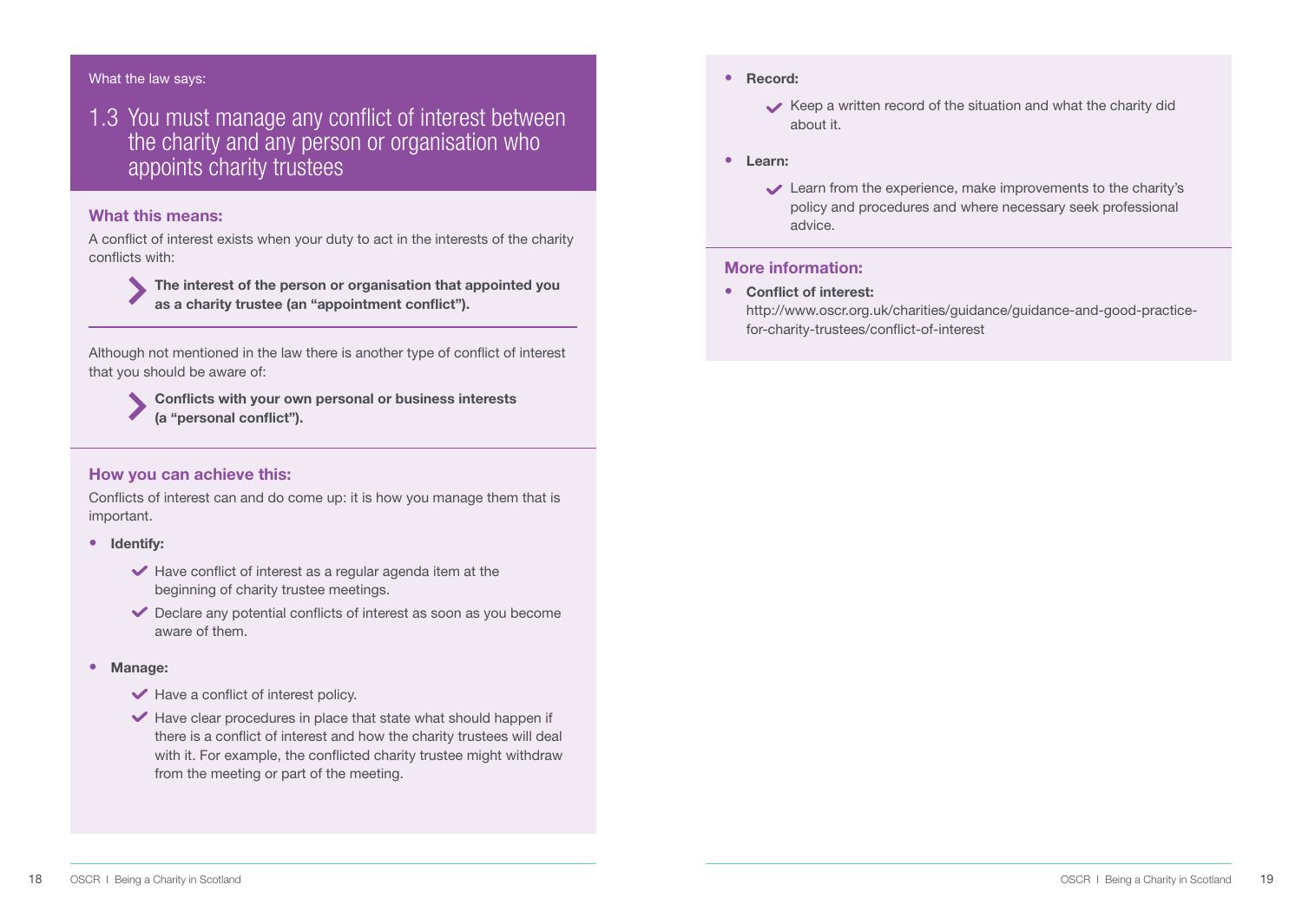## 2 You must comply with the 2005 Act (specific duties)

These are things that charities must do. The charity trustees must make sure that these things are done. You can find more detail about the specific duties on our website, [www.oscr.org.uk](http://www.oscr.org.uk)



#### **Specific duty**

## 2.1 Charity details on the Scottish Charity Register

You must give OSCR the information it needs for the Scottish Charity Register and make sure the information is up to date.

#### **Specific duty**

## 2.2 Making changes to your charity and telling OSCR

- Charity trustees must tell OSCR if any of the charity's details on the Scottish Charity Register change.
- Charity trustees need to ask OSCR for permission before making certain changes, such as:
	- $-$  changing the charity's name
	- changing the charity's purposes
	- $-$  winding up the charity.

#### **Specific duty**

### 2.3 Financial records and reporting

- Charity trustees must make sure that the charity keeps accounting records. These should include a record of the money it receives and the money it spends as well as anything the charity owns like property, investments, money in the bank (assets) and any money the charity may owe to anyone else (liabilities).
- Every year you must send us your:
	- a. Annual accounts
	- b. Trustees' Annual Report
	- c. External scrutiny report, and
	- d. Online annual return.
- You must keep a copy of the accounting records for 6 years.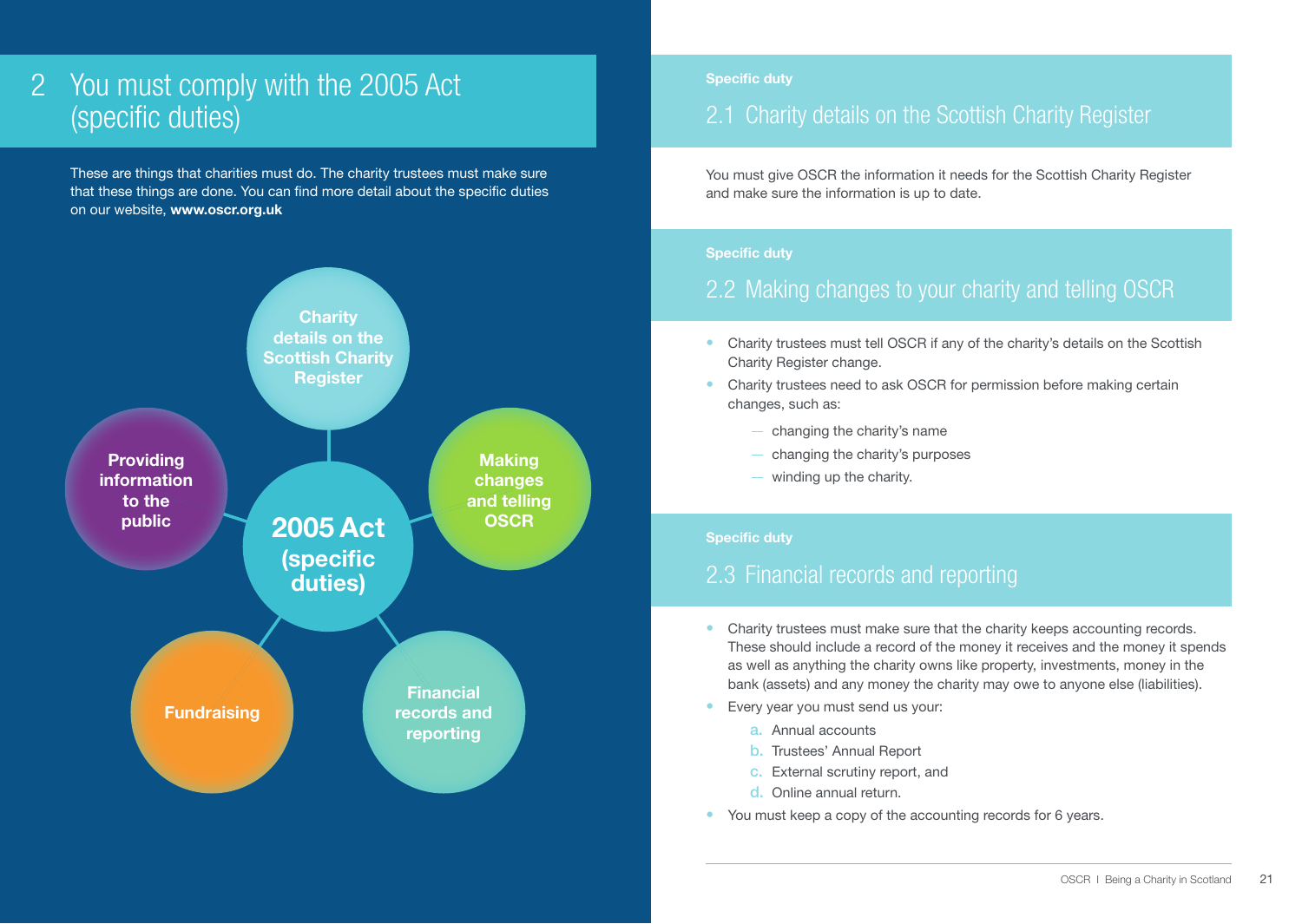#### Specific duty

## 2.4 Fundraising

- You must make sure that anyone who raises funds for your charity is allowed to do so.
- There is specific information that your charity must provide to a donor before they agree to donate. This is explained in our guidance on **Charities and** Benevolent Fundraising.
- There are specific regulations that say what must be contained in a fundraising agreement between your charity and professional fundraisers.
- You must make sure that any fundraising you carry out directly or that someone else carries out on the charity's behalf complies with the Code of Fundraising Practice.

#### Specific duty

## 2.5 Providing information to the public

- Charity trustees must make sure that the charity's details, including the Scottish Charity Number (SC0[zero]xxxxx), are on all the charity's formal communications, like letters, emails, invoices and websites.
- Charities must give a copy of their governing document or latest accounts to anyone that asks for them.

#### Breach of charity trustee duty:

### What happens when charity trustees break these rules

- If a charity trustee breaks these rules, OSCR may take action in line with our Inquiry Policy.
- There are lots of organisations that will support charity trustees who need help to carry out their duties or to understand what their duties are. See **Sources of help and advice** for details.

## Top 10 key points to running a charity properly

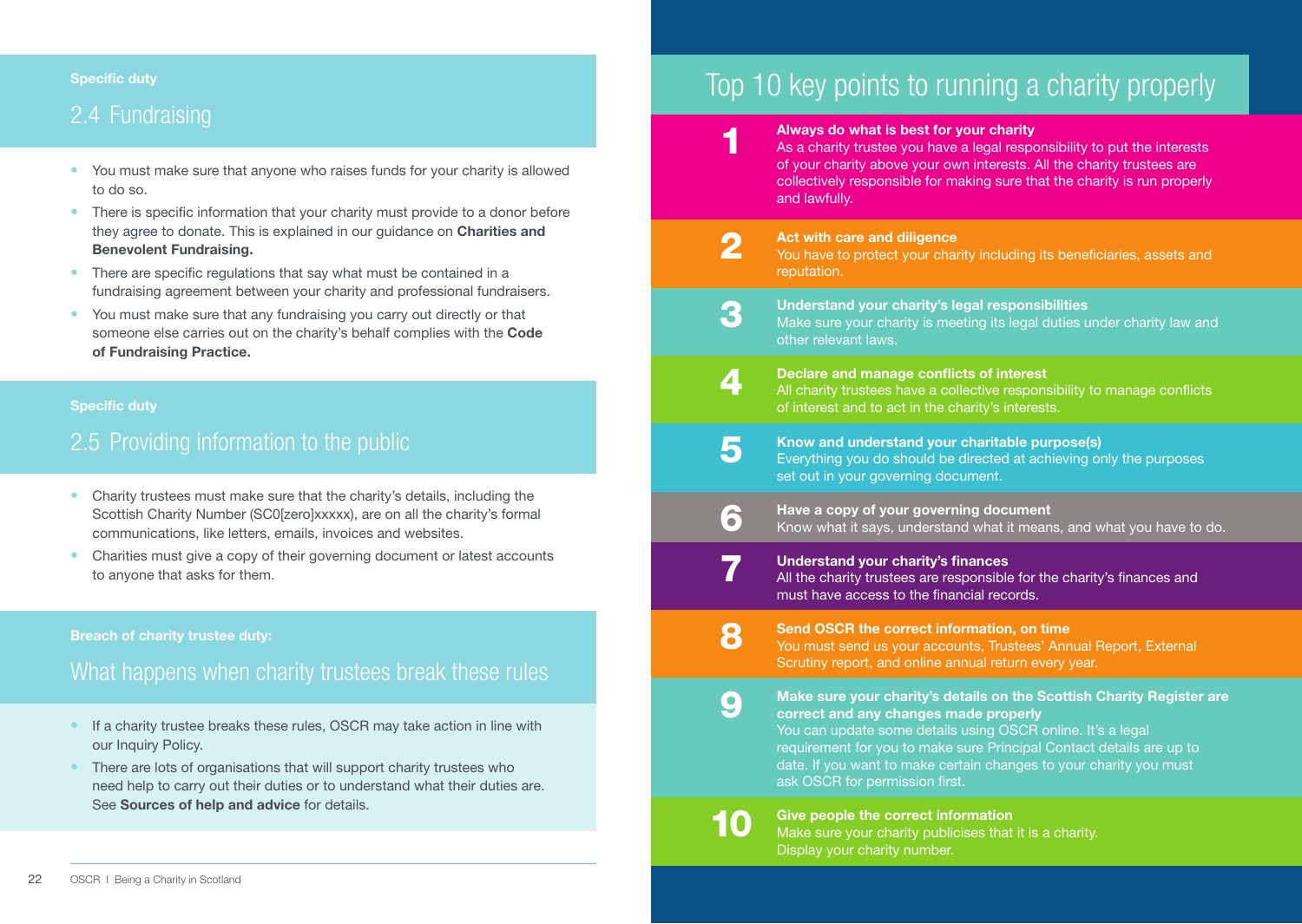| <b>Notes</b> |
|--------------|
|              |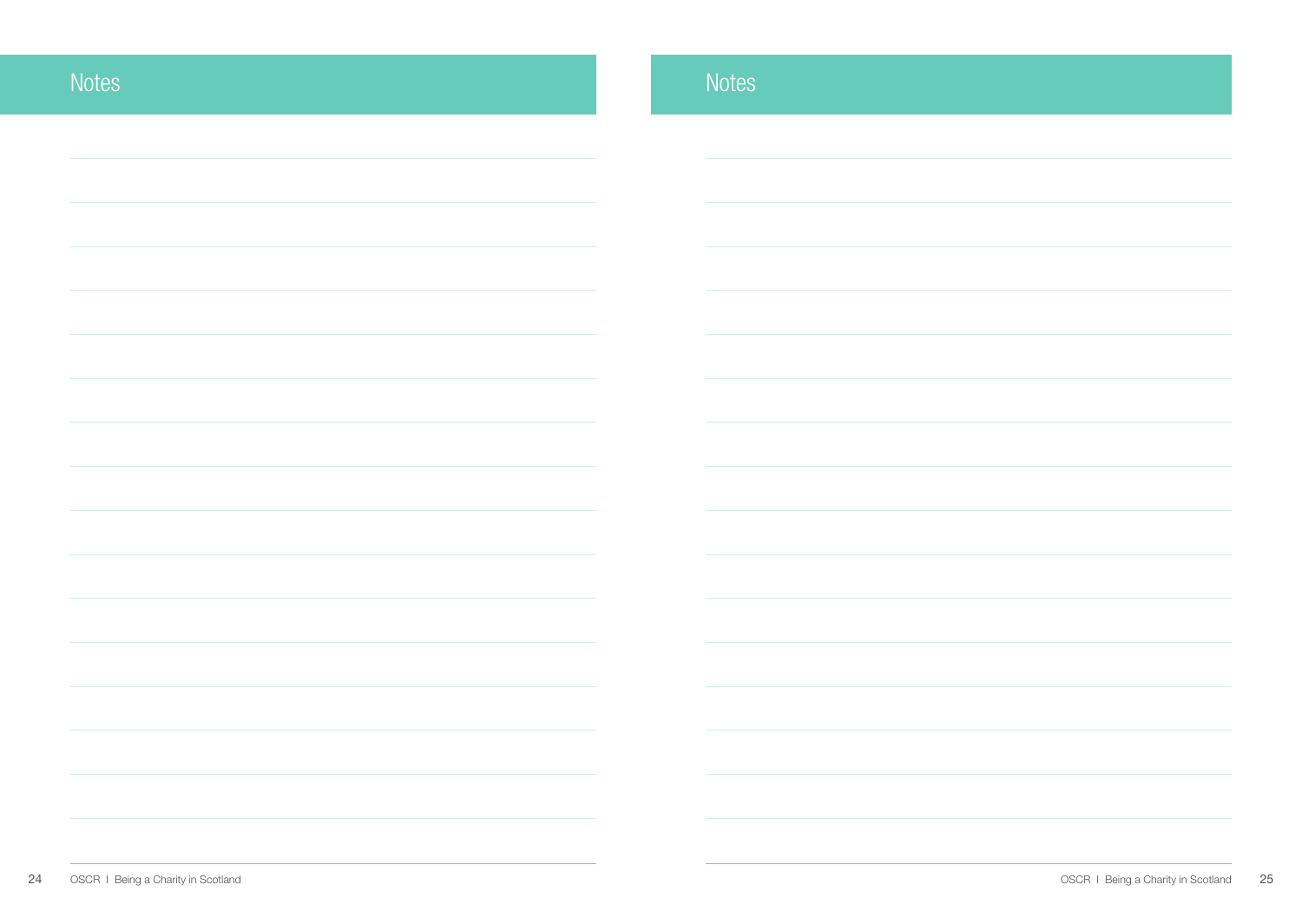| <b>Notes</b> |
|--------------|
|              |
|              |